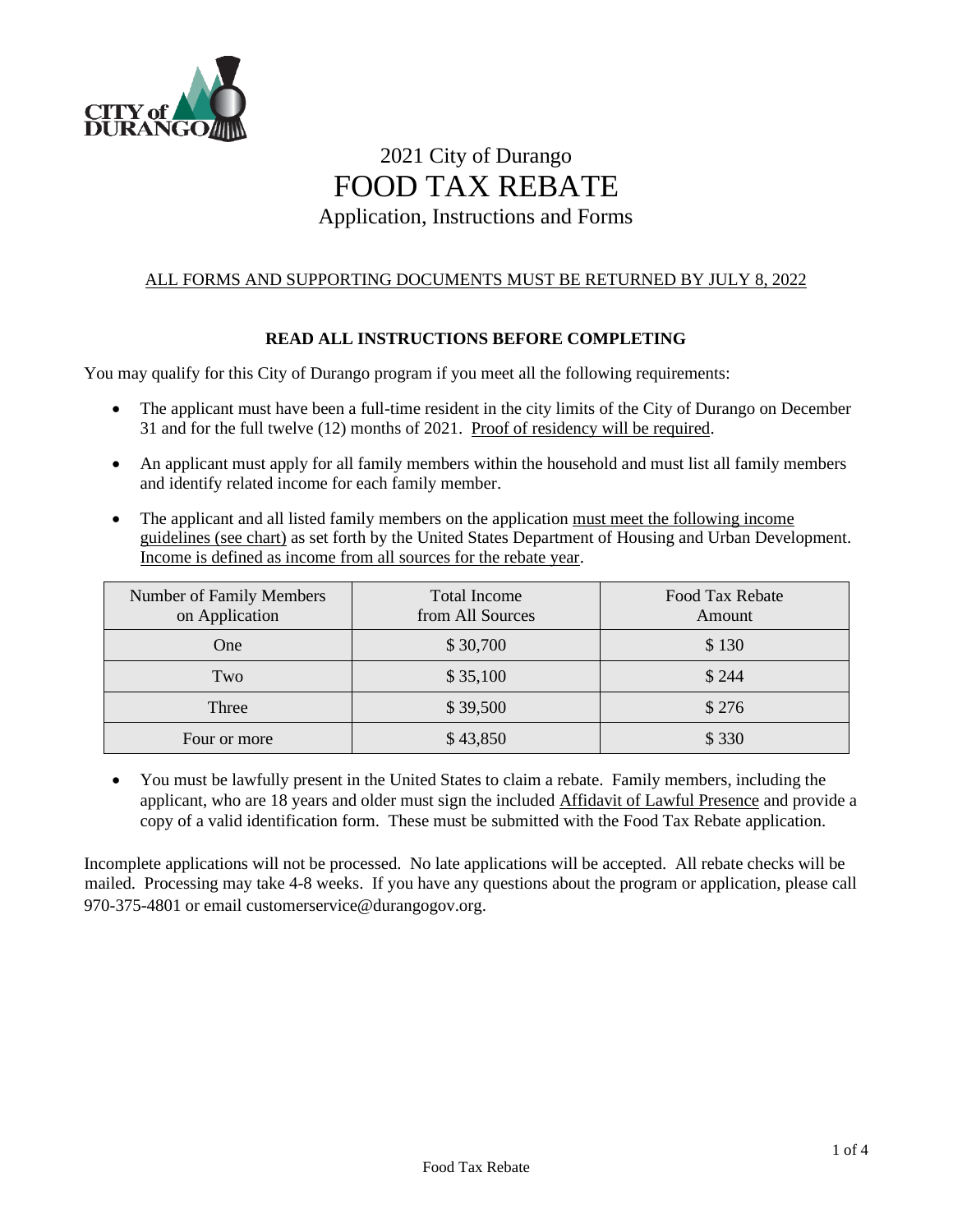| <b>CITY OF DURANGO</b>             |
|------------------------------------|
| <b>Food Tax Rebate Application</b> |

**Send completed forms with all documents to**: City of Durango Food Tax Rebate Program 949 E 2nd Ave.

Durango, CO 81301

#### **For Office Use Only** Date Processed: \_\_\_\_\_\_\_\_\_\_\_\_\_\_\_\_\_\_\_ Verified Income: Verified Residency: Rebate Amount: G/L Account: 11481137029 Claim Denied: Reason for Denial:

| Last Name              | First Name and Initial |       | Date of Birth |      | Number of Months at<br><b>Current Address</b> |
|------------------------|------------------------|-------|---------------|------|-----------------------------------------------|
| Applicant              |                        | Month | Day           | Year |                                               |
| Spouse                 |                        |       |               |      |                                               |
| <b>Mailing Address</b> |                        |       |               |      |                                               |
| <b>Street Address</b>  |                        |       |               |      |                                               |
| City                   | State                  | Zip   |               |      | <b>Phone Number</b>                           |

**Additional Family Household Members Table:** Please list below all family members to be included in this application that are not already listed above. Only one application is allowed per family household. Family members are only those persons that you claim on your Federal Tax Return.

| <b>Additional Family Household Members</b> |                              |               |                                                    |  |  |  |  |  |
|--------------------------------------------|------------------------------|---------------|----------------------------------------------------|--|--|--|--|--|
| <b>Full Name</b>                           | Relationship to<br>Applicant | Date of Birth | Number of Months at<br><b>Address Listed Above</b> |  |  |  |  |  |
|                                            |                              |               |                                                    |  |  |  |  |  |
|                                            |                              |               |                                                    |  |  |  |  |  |
|                                            |                              |               |                                                    |  |  |  |  |  |
|                                            |                              |               |                                                    |  |  |  |  |  |

**Residency Information Requested:** You must provide documentation that you, your spouse, and other family members resided within the city limits of Durango for the entire 12 month period for the year you are claiming a rebate. Please check the box next to the documents you will be attaching to this application to prove residency. Acceptable documents of proof include the following:

 $\Box$  Copy of a utility bill from the City of Durango showing city's utility account number. The bill must show your name. If you resided at several different addresses within the City during 2021, please provide a copy of a utility bill from each address.

 $\Box$  Copy of a rental lease covering the rebate period. For instance, if the rebate period is 2021, please provide the lease covering that time period.

Please fill in the blank with a description of other documents provided to prove residency for the entire year of 2021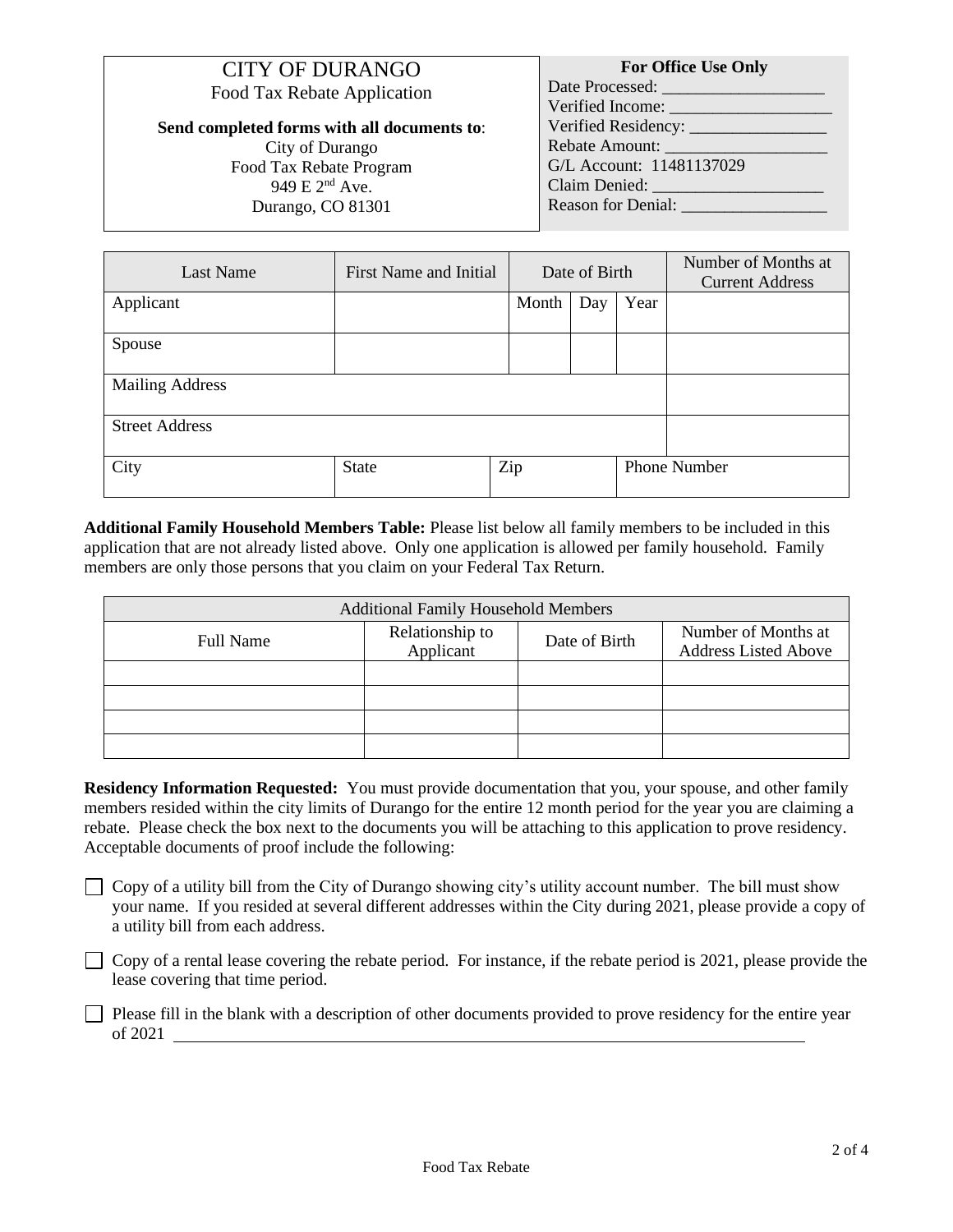**You must be lawfully present in the United States to claim a rebate pursuant to the Colorado Revised Statutes section 24-76.5-103. All residents in the household that are listed on the application and are over the age of 18 must sign and submit the included Affidavit of Lawful Presence and provide a copy of a valid form of identification with the Food Tax Rebate application.** 

**Valid Forms of Identification Include:** (1) Valid Colorado driver's license, (2) Valid Colorado issued ID card, (3) US military card or military dependent's ID card, (4) US Coast Guard Merchant Mariner Card, or (5) A Native American Tribal Document.

**Income Information Worksheet:** All 2021 income must be listed for all people included on this application. Please list amounts from all sources that you or family members received during 2021. You will be required to submit documents verifying the accuracy of this information.

|                                                            |          | Income Table |                     |                     |                 |
|------------------------------------------------------------|----------|--------------|---------------------|---------------------|-----------------|
| Source of Income                                           | Yourself | Spouse       | Family<br>Member #1 | Family<br>Member #2 | Total<br>Amount |
| Salaries, wages, tips, and other<br>employee compensation. |          |              |                     |                     |                 |
| Interest income, dividends, stock<br>income                |          |              |                     |                     |                 |
| Business income; including<br>farm, rents, and royalties   |          |              |                     |                     |                 |
| Social Security benefits                                   |          |              |                     |                     |                 |
| Private pensions, Old Age<br>pension or VA benefits        |          |              |                     |                     |                 |
| Alimony/Child Support                                      |          |              |                     |                     |                 |
| <b>Workers Compensation</b>                                |          |              |                     |                     |                 |
| Other disability income                                    |          |              |                     |                     |                 |
| Other income (explain)                                     |          |              |                     |                     |                 |

- You must attach a copy of your signed **2021 Federal Tax Return** if you are required to file a Federal Tax Return.
- If you are not required to file a Federal Tax Return you must attach some sort of legal document such as your Social Security income statement and/or any other document that would verify income you have received.
- **Failure to provide income documentation will result in a rejection of your application.**

**Declaration**: I/We do affirm that I/We and anyone included on this application have lived within the City of Durango city limits for the entire year 2021; I/We meet the income eligibility criteria in the application and instructions for the City of Durango Food Tax Rebate program; and all the information included on and with this application is correct.

Applicant's Signature Date Date Spouse's Signature Date

\_\_\_\_\_\_\_\_\_\_\_\_\_\_\_\_\_\_\_\_\_\_\_\_\_\_\_\_\_\_\_\_\_\_ \_\_\_\_\_\_\_\_\_\_\_\_\_\_\_\_\_\_\_\_\_\_\_\_\_\_\_\_\_\_\_\_\_\_\_\_\_\_\_